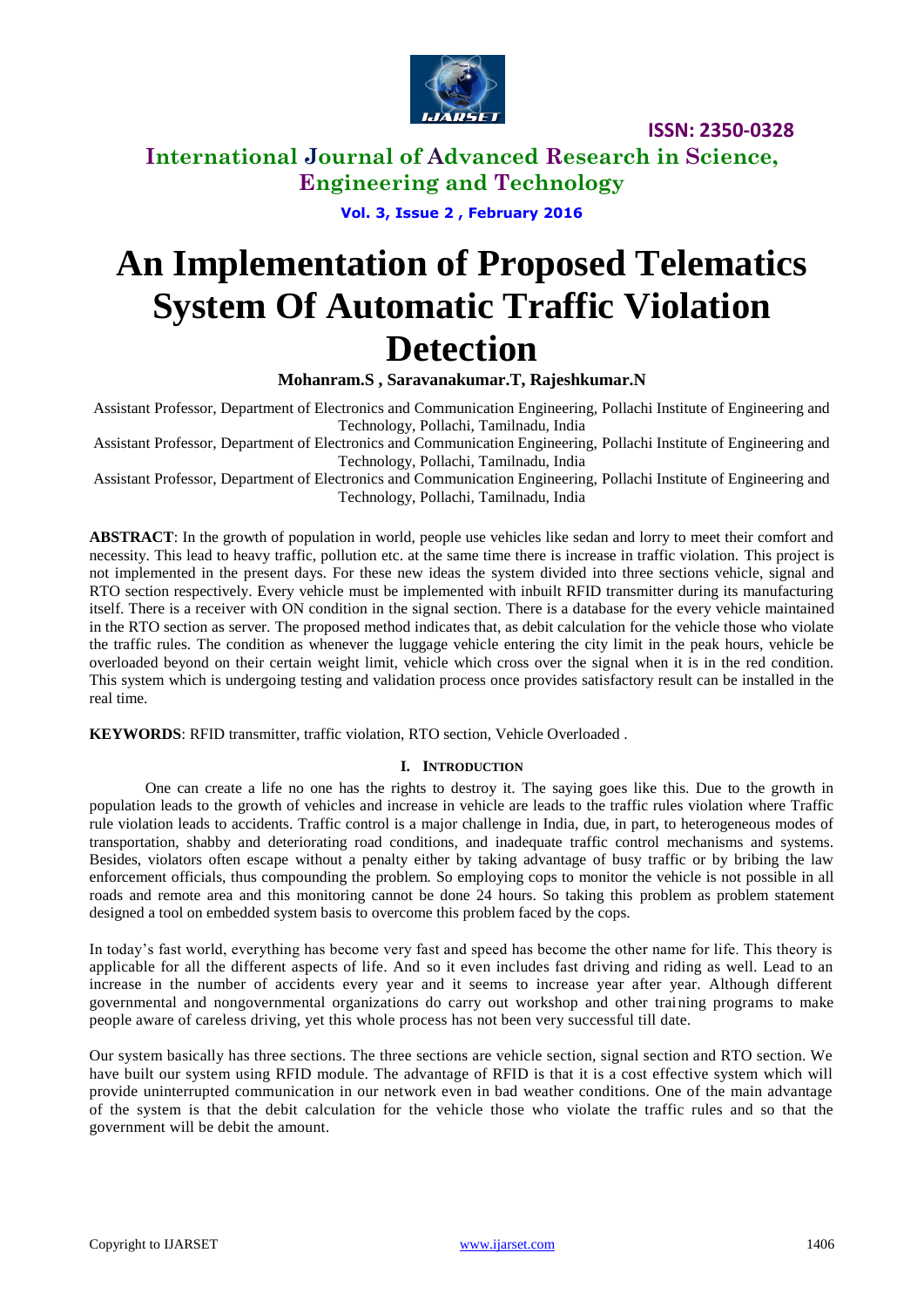

# **ISSN: 2350-0328 International Journal of Advanced Research in Science,**

**Engineering and Technology**

# **Vol. 3, Issue 2 , February 2016**

# **II. EXISTING SYSTEM**

 This analysis about the conventional techniques for the fault diagnosis methodology presented by various authors and points out the drawbacks and the complexities which could not be overcome by the their approaching methods.

The Green wave systems are most suitable to provide clearance to emergency vehicles during rush hours. Many systems are used to implement the green wave systems. We have developed a cost effective system using Radio frequency identification (RFID) Technology, Global system for mobile communication (GSM) modules and latest high speed microcontrollers to achieve the desired results.

### **System Structure and Block Diagram**

The use of high frequency reader which will provide long range to the system. During the manufacturing of vehicles, passive tag or transponders are embedded inside the dash board of the vehicle such that it is not easily visible to human eyes. During the registration of the vehicle, each vehicle gets a unique license plate number. In our system a database is maintained, in which table comprises of information like Unique ID of tag against which the vehicle license plate number and its category is stored. We have defined three categories for this system namely Emergency vehicle, Stolen Vehicle and a Normal Vehicle. A Column of priority is also added in table, in which three levels are defined: - low, high and highest. A Priority "T" for stolen vehicles. However, as per the demand of the user, more levels and categories can be added easily.



**Fig. 2. System structure**

Readers are installed on every junction of the city, on top of the roads. The reader reads the unique ID present on the tag or transponder and sends the information to the main system to check its category and priority in the database and take the desired action accordingly. For immediate update of category of vehicle and also its priority level the database is connected to the GSM module.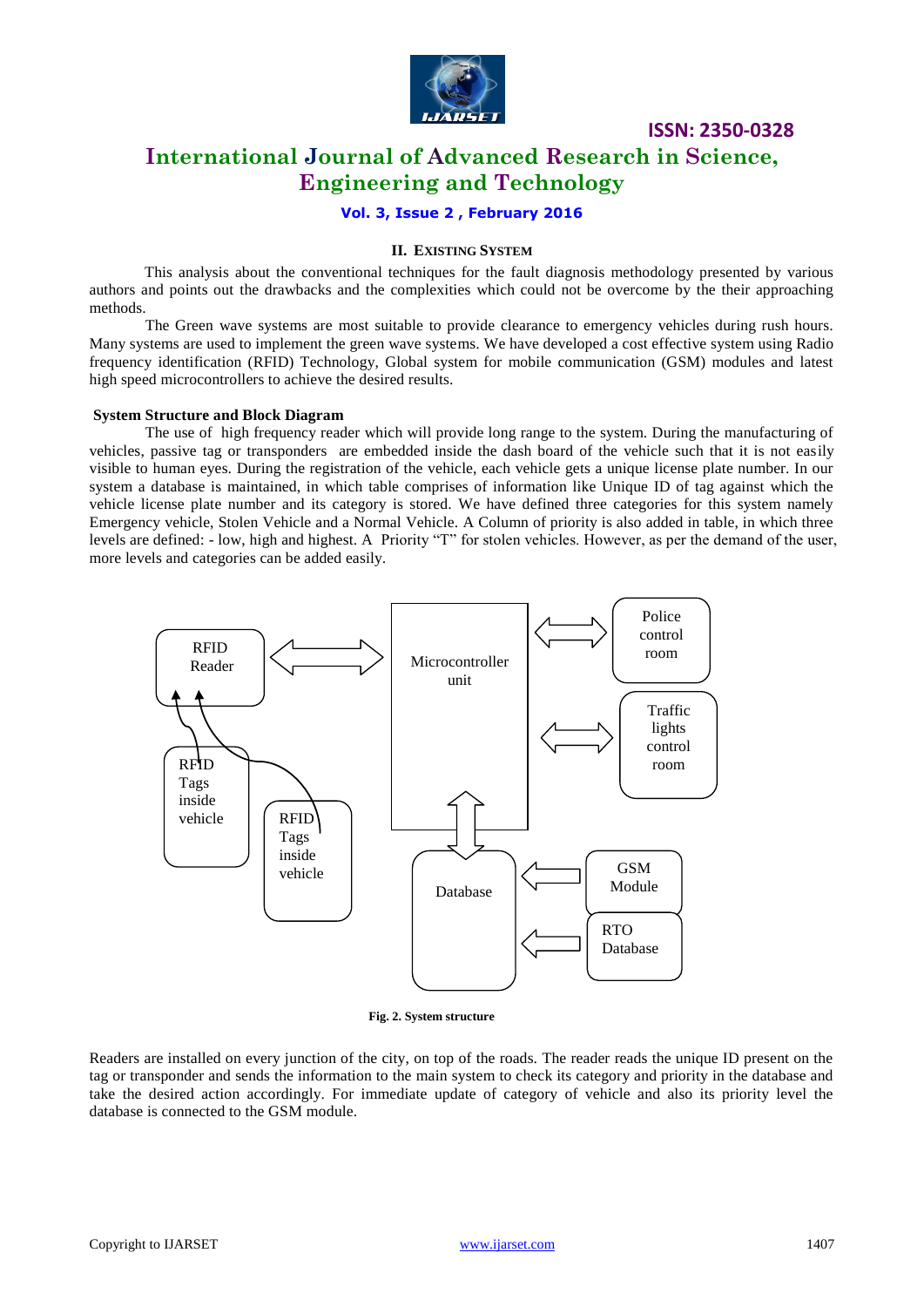

**ISSN: 2350-0328 International Journal of Advanced Research in Science, Engineering and Technology**

# **Vol. 3, Issue 2 , February 2016**

### **III.PROPOSED SYSTEM**

In this proposed system explain about the abstract, block diagram, explanations of each block circuit diagram and its explanations.Here in our proposed system we implement the thesis based implementation for the people who don't do the repeated things. The vehicle usage by the people has been increased that has also lead to misuse the traffic rules depending upon their situation. So we have designed the system in a move to save lives on the road by measuring the pressure of the vehicle. Current estimates suggest annually there are around 43,000 deaths across Europe's road networks. Experts believe this could be reduced significantly if the load of the vehicle is maintained as well as the traffic is also maintained by allowing the heavy vehicles only in the specific time.

As an additional feature for this new idea we divided our system into three section vehicle, signal, RTO section respectively. Every vehicle must be implemented with an inbuilt RFID transmitter during its manufacturing itself. An RFID receiver is kept in ON condition at the signal section. A database for every vehicle is maintained on the RTO section as server.

The system is proposed with three applications from this paper namely as debit calculation for the vehicle those who violate the traffic rules. The condition as whenever the heavy luggage vehicle enter the city limit in the peak hours, Vehicle that has been overloaded beyond their certain weight limit, Vehicle which cross over the signal when the signal in the Red condition.

#### **Vehicle Section**

The device which used to monitor the vehicles is installed. Fig. 2. shows the block diagram for vehicle section. The device is updated with the microcontroller, to make it function without any human intervention. In addition with microcontroller, weight calculating sensor and RF 433.92MHz transmitter are installed to calculate the weight of the vehicle and to transmit the signal to signal section.



**Fig.2 Block diagram of Vehicle section**

The schematic representation of vehicle section is shown in Fig.2 The program was successfully burned on the micro-controller and when an vehicle approaches the sensor, it is successfully detected by the system and database is maintained.

- Automatic fine can be charged using wireless technology
- Traffic signal will be controlled
- Easy to maintain the record about the vehicles crossing from the other area.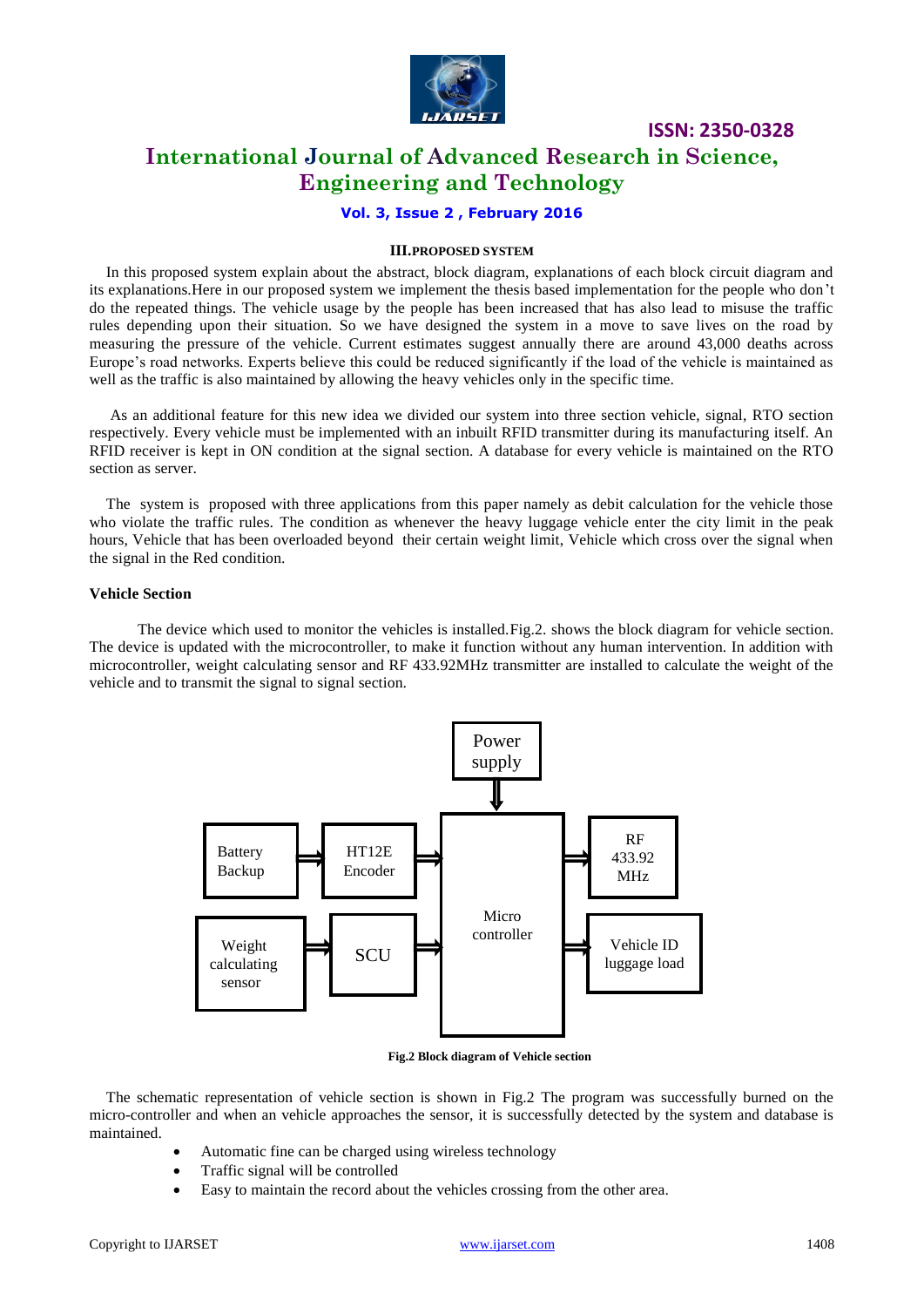

**International Journal of Advanced Research in Science, Engineering and Technology**

**Vol. 3, Issue 2 , February 2016**



# **Signal Section**

 The output signal from the vehicle section is given as input to the signal section by using RF 433.92 MHz receivers. The status of the signal can be observed by using the IR transmitter and IR receiver in this section.



**Fig 4. Block diagram for Signal Section**

For example, If a vehicle is crossing the signal during red condition it will identify the vehicle using its ID and sends information to the RTO section. Fig 4 shows the block diagram of signal section. Here RF 27MHz transmitter is used to transmit the signal to RTO section.

The output of the signal section is carried over to the RTO section, which is the third section of our proposed system.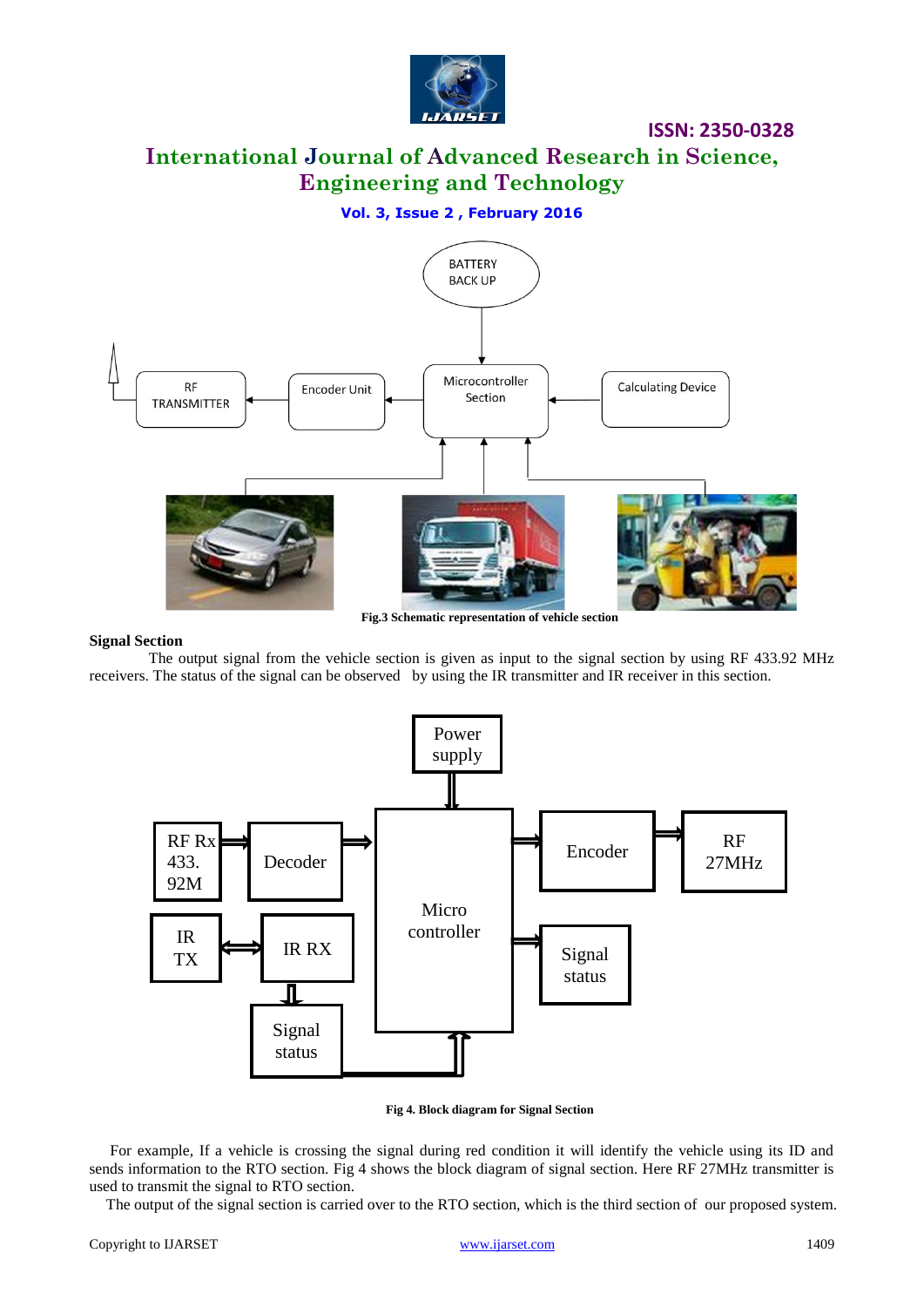

# **International Journal of Advanced Research in Science, Engineering and Technology**

# **Vol. 3, Issue 2 , February 2016**



**Fig.5 Schematic representation of signal section**

### **RTO Section**

 A tool can be designed and connected to the PC's in the RTO office. Fig.6 shows the block diagram for RTO section. This tool consists of the RF 27MHz receiver, UART and 8051 microcontroller. The status of the signal from the signal section is received at RTO section by using RF 27MHz receiver. By the usage of UART communication, the signal information, weight of the vehicles and any misuse of the traffic rules can be identified and retrieved in the form of database stored in the system of RTO office. Automatic debit calculation is done through the output of the RTO section.



**Fig.6 Block diagram of RTO Section**

Finally, RTO section plays a vital role in making a decision that, whether the vehicle that is crossing the traffic signal is heavily luggage or not, and whether the vehicle is following the traffic rules or not. And the above mentioned application, detecting the heavily luggage vehicle that enters the city during peak hours.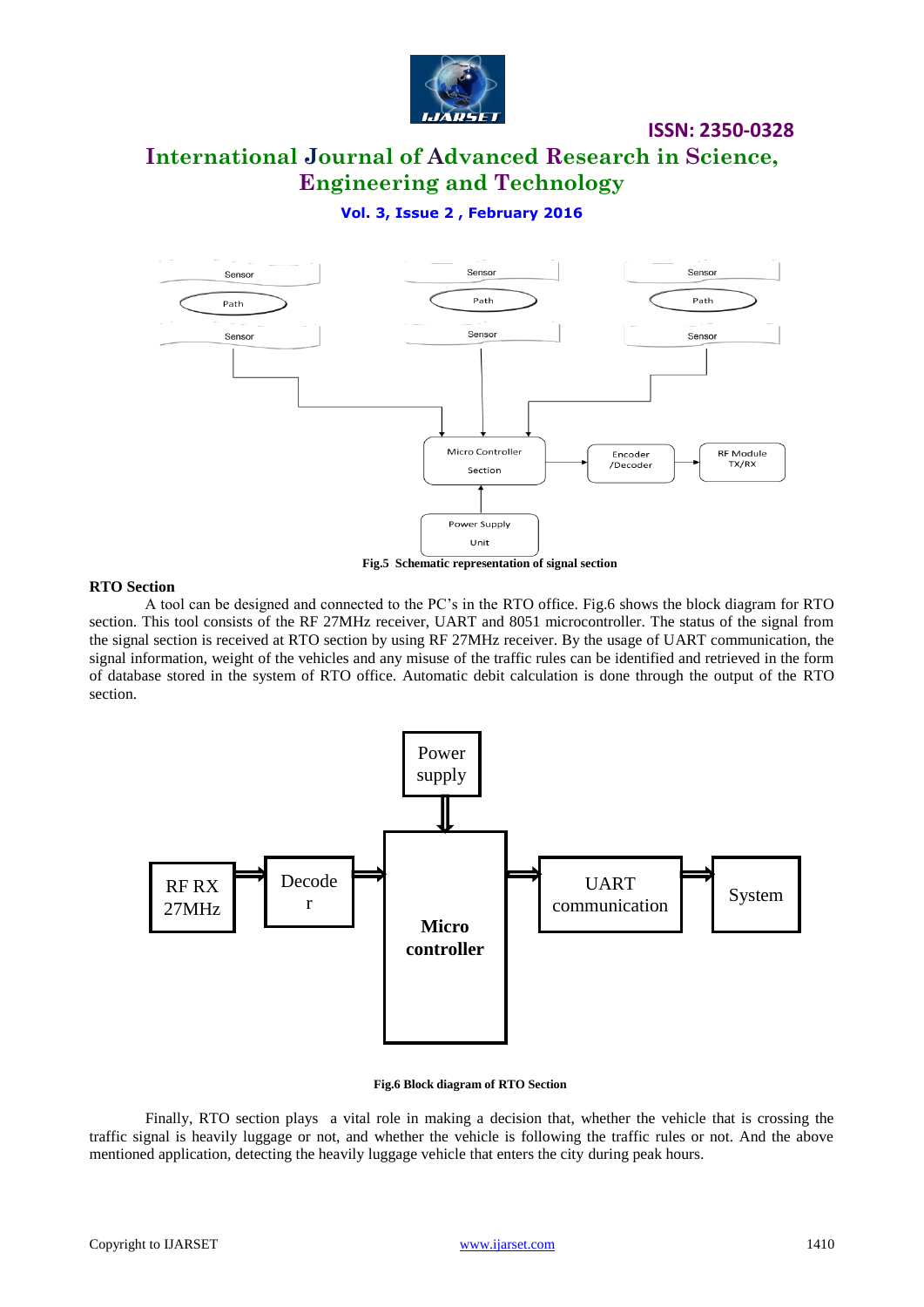

**International Journal of Advanced Research in Science, Engineering and Technology**

# **Vol. 3, Issue 2 , February 2016**



**Fig.7. Schematic representation of RTO section**

### **IV. EXPERIMENTAL RESULTS**

# **Experimental Setup**

In the implementation of this system, the system functioning was satisfactory in inferring the monitoring of the vehicles and transmitting the data as mentioned from one section to another section takes place in wireless communication. The fig.8 shows the experimental setup of this system.



**Fig.8 Experimental Setup of the Three Sections**

# **Monitoring of the Vehicle**

The sensor senses the each vehicle and monitors the vehicle if any miscellaneous can be evaluated it immediately transmits the data to the RTO database and the fine will be automatically debited from the user account by using an RFID. Thus the each vehicle will be provided by the RFID. The initial step of this process is to monitor the each vehicle. If the vehicle follows all the terms and conditions then it will be displayed as Normal Good day. Fig 8 and fig 9 shows the result of monitoring a vehicle.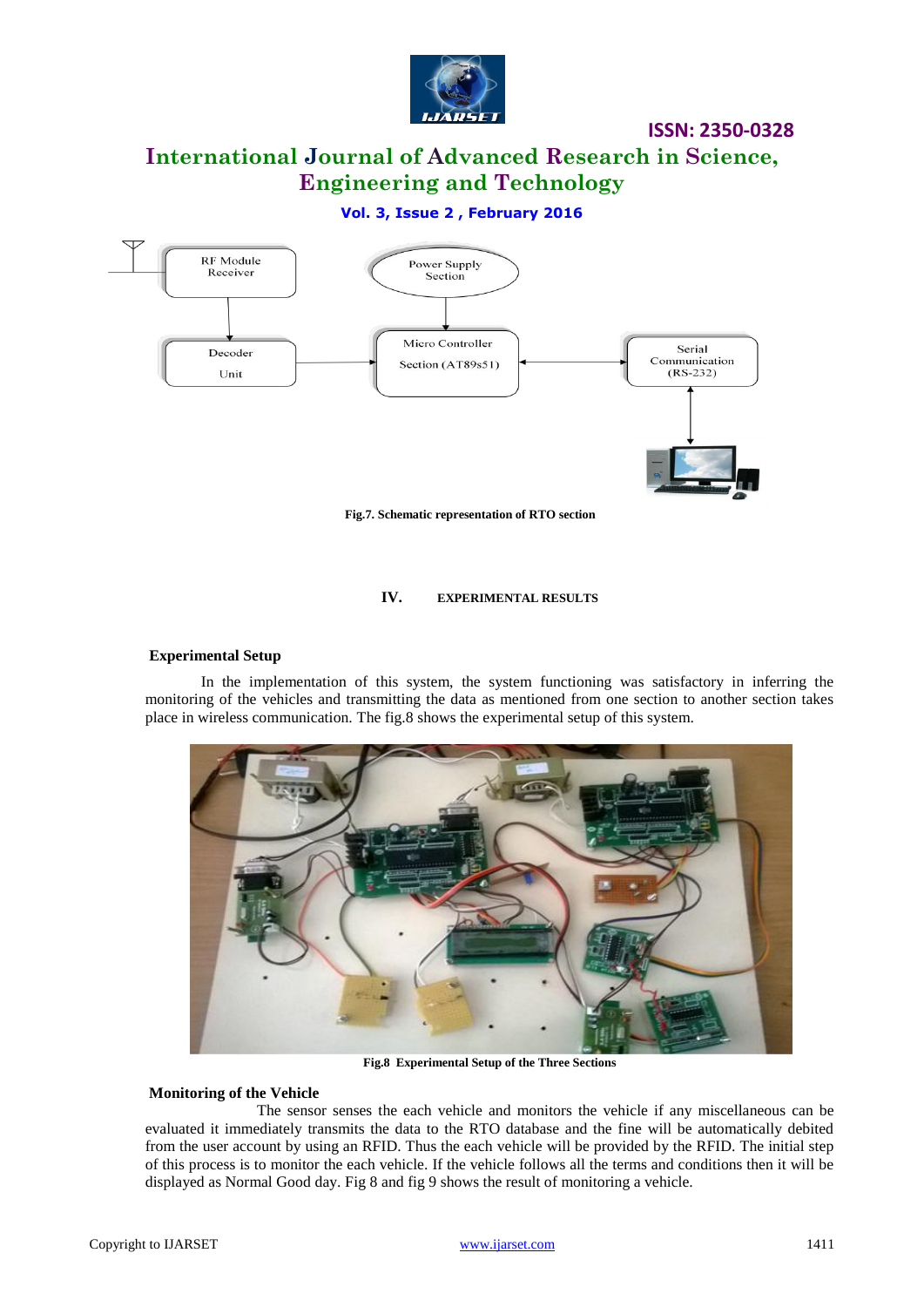

# **International Journal of Advanced Research in Science, Engineering and Technology**

**Vol. 3, Issue 2 , February 2016**



**Fig 9. Initial data of the system**



**Fig 10. Monitoring performance of the Vehicle** 

# **Traffic Violation Detection**

One of the application this system is to detect the traffic violation and the penalty can be debited automatically. After the monitoring of the vehicle if the traffic rules had been violated the data has sent to the database with the vehicle ID. Fig 11 Shows the detection of traffic violation by a vehicle.



#### **Fig 11. Traffic Violation Detection**

# **Detection of Overload Vehicle**

The vehicle must follow the certain weight limit. In case, if the vehicle is overloaded it can be detected by this system in the basis of evaluating the voltage and pressure of the vehicle. Also if the heavy luggage vehicle enters into the city this process is applicable.